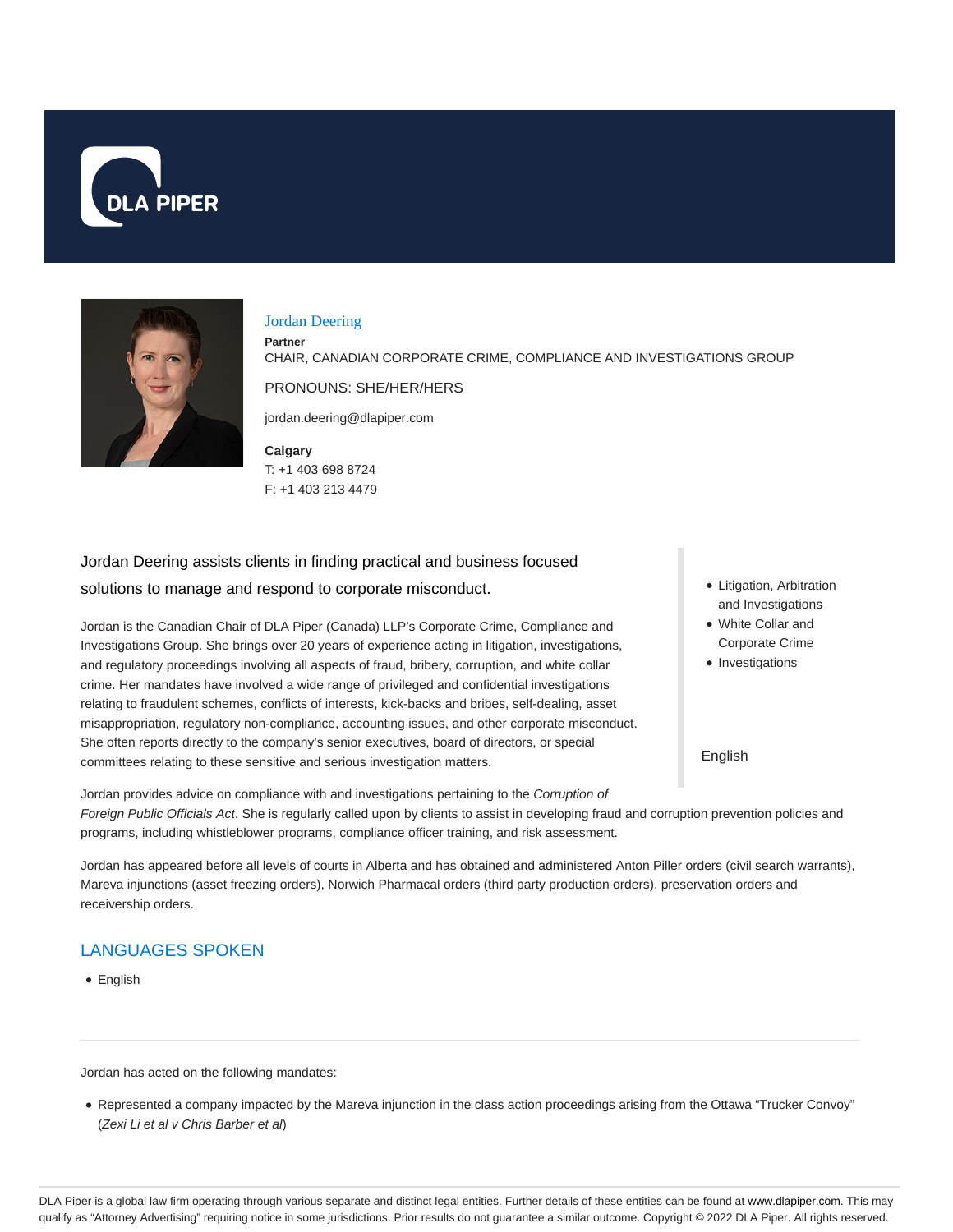- Advised numerous entities regarding the Emergency Economic Measures Order and the changes to Canada's Proceed of Crime (Money Laundering) and Terrorist Financing Act relating to crowdfunding and payment processors.
- Conducted a confidential investigation for a TSX company respecting a whistleblower complaint relating to Code of Conduct and other serious allegations of misconduct by senior management
- Legal counsel to a financial institution regarding successful applications under Civil Practice Note 7 Dekermejian v Royal Bank of Canada, 2022 ABQB 54, 2022 ABQB 84
- Representing a private company respecting litigation relating to alleged fraud by a former employee
- Represented a financial institution respecting a complex multi-million dollar fraud scheme and investigation
- Represented a financial institution regarding litigation relating to a fraudulent scheme.
- Legal counsel to Doyle Salewski Inc., in its capacity as trustee and receiver of Golden Oaks Enterprises Inc. and Jean-Claude Lacasse regarding civil proceedings to recover damages against various individuals that allegedly participated in the Ponzi scheme. Doyle Salewski Inc v Scott et al, 2020 ONSC 7725
- Represented a public entity regarding an extensive investigation relating to various alleged misconduct involving conflicts of interest, procurement, and compliance
- Legal counsel to a private company relating to an alleged fraudulent scheme involved factored accounts receivable
- Legal counsel to the forensic computer expert concerning court proceedings for the return of seized hard drives as a result of the set aside of a Mareva injunction - Tiger Calcium Services Inc v Sazwan, 2019 ABQB 500

#### **CREDENTIALS**

# Admissions

Alberta, 2002

## **Recognitions**

- The Legal 500 Canada (Dispute Resolution), 2022
- Law Society of Saskatchewan Gold Medallist, 2001

### **Education**

- LL.B., University of Saskatchewan, 2001
- B.Comm., University of Saskatchewan, 2000

### **Memberships**

- Association of Certified Fraud Examiners, Calgary chapter
- Board of directors, Green Calgary (2016 2019)
- Board of directors, Calgary Chamber of Voluntary Organizations (2011 2016)

#### Community Involvement

Alumni Volunteer, University of Saskatchewan Mock Trial 2022

#### INSIGHTS

# **Publications**

DLA Piper is a global law firm operating through various separate and distinct legal entities. Further details of these entities can be found at www.dlapiper.com. This may qualify as "Attorney Advertising" requiring notice in some jurisdictions. Prior results do not guarantee a similar outcome. Copyright © 2022 DLA Piper. All rights reserved.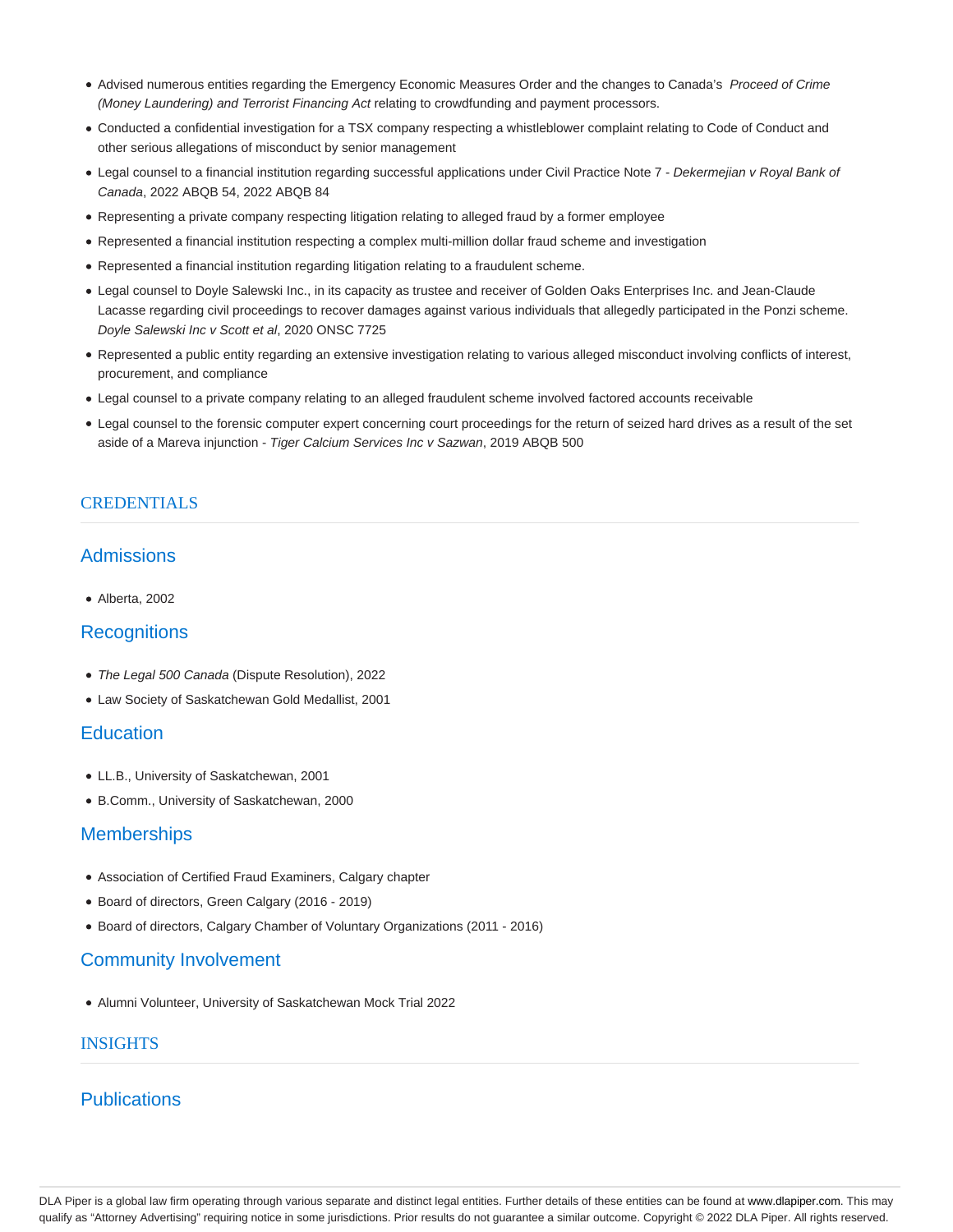#### **Fast fraud facts: News from Occupational Fraud 2022: A Report to the Nations**

#### 7 April 2022

March 7, 2022

Did you know that organizations worldwide lose five percent of their revenue each year, for an estimated total of \$4.7 trillion dollars, to occupational fraud on an annual basis? In the recently published 2022 version of the Occupational Fraud Report, the most comprehensive global study by The Association of Certified Fraud Examiners to date, the true cost of fraudulent schemes for organizations is addressed.

**Canadian sanctions in response to Russian military actions against Ukraine**

Global Sanctions Alert The Government of Canada has recently announced a series of new economic sanctions in response to Russia's invasion of and continued military actions against Ukraine.

**Integrity in Canadian public procurement: What should companies know about Canada's Integrity Regime?**

23 February 2022

Failure to comply with the disclosure requirements may have serious, long-term repercussions. This practical overview covers the basics companies should be aware of.

**Canada - Global bribery offenses guide**

11 January 2022

- . "Suspicion and Straw Buyer Mortgage Fraud -- Toronto Dominion Bank v. Whitford", Banking and Finance Law Review, Volume 37.2, April 2022
- "B.C. Court provides Commission another chance to collect from fraudster's spouse" republished in Canadian Securities Law News, August 2021 issue.
- "The Employer, the Bank, and the Fraudster: Vicarious Liability and Boma Manufacturing Ltd v CIBC", 20 BFLR 465, cited by the Supreme Court of Canada in Teva Canada Ltd v TD Canada Trust, 2017 SCC 51., 2005
- . "Alberta Court Clarifies Tracing Principles in Ponzi Scheme: Easy Loan Corporation v Wiseman, ABCA 58", CBA Law Matters, Spring 2017.
- "The Supreme Court of Canada rules on 'knowing assistance' in the context of fraudulent schemes", 24 CSFLR 45., 2019
- "Clawback Proceedings in Bankrupt Ponzi Schemes" Insolvency Insider, 2019
- "Freezing of Cryptocurrencies in Fraud", Taxnet Pro, 2020

## **Events**

## **Previous**

**White Collar Crime, Investigations and Compliance Symposium**

5 October 2021